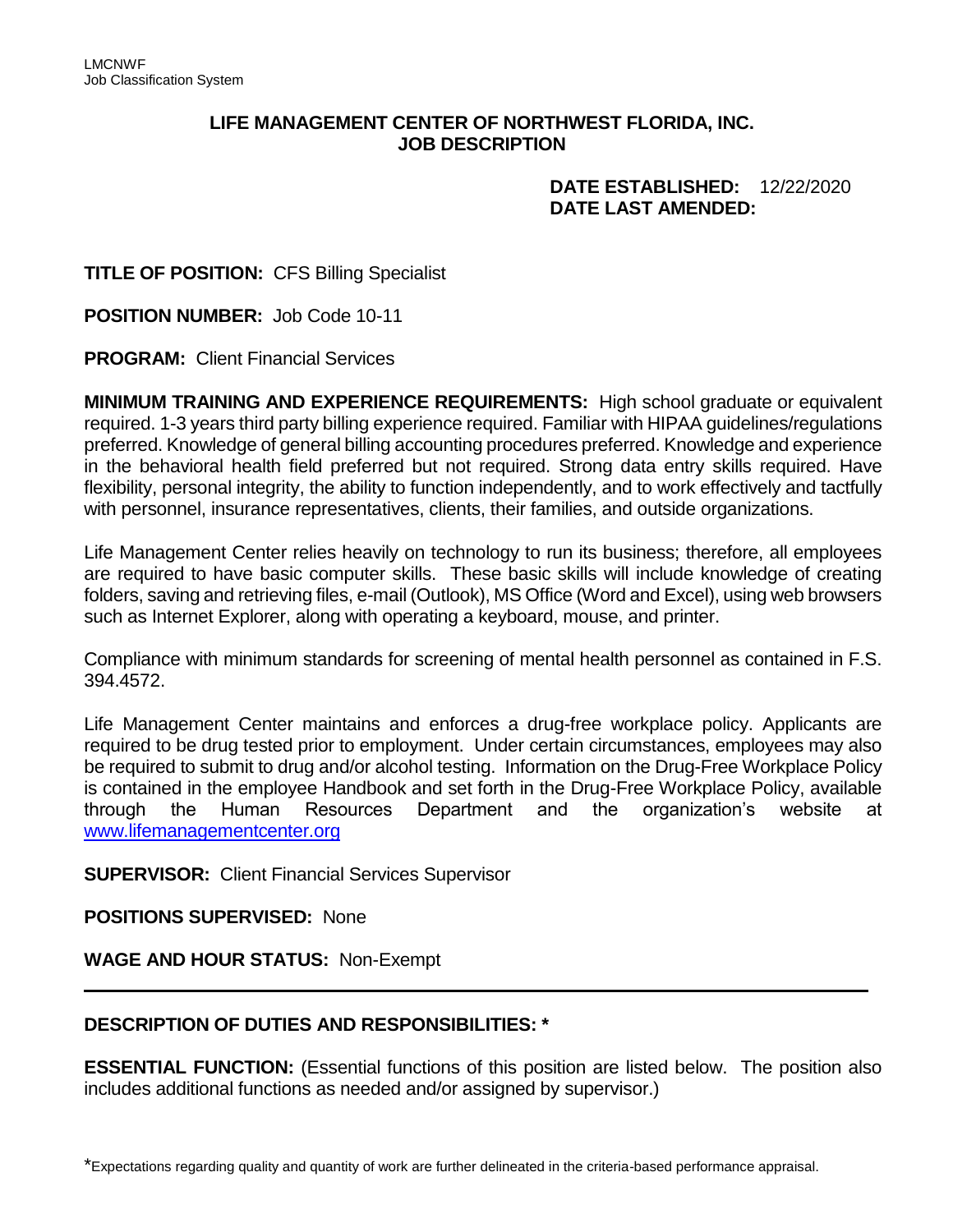- 1. AR Reconciliation. Check Batch Claim Error Report and Pending Report regularly to determine claims that have been submitted, but not paid. Follow up on these claims to determine reason for non-payment, including calling insurance companies and/or resubmitting claims.
- 2. Audit claims for compliance with payer requirements prior to batching by the outsourced billing company.
- 3. Stay current on commercial third party and Medicaid billing procedures, procedure codes, filing limits, authorization requirements, and credentialed providers for any particular insurance as applicable.
- 4. Manual posting of payments not otherwise posted by the outsourced billing company.
- 5. Assisting clients with questions concerning statements.
- 6. Manual submission of Florida Medicaid claims on the provider portal.
- 7. Other tasks as assigned by the CFS supervisor.

## **PHYSICAL REQUIREMENTS**

- Must be able to hear conversational speech, visually observe client behaviors for safety and communicate effectively with clients and co-workers
- Vision requirements include close and distance vision

| Activity                                                       | Expectation                                              |  |  |  |
|----------------------------------------------------------------|----------------------------------------------------------|--|--|--|
| Standing                                                       | Minimal<br>Moderate<br><b>None</b><br>Frequent<br>IXI    |  |  |  |
| Sitting                                                        | Minimal<br>Moderate [<br>Frequent<br><b>None</b>         |  |  |  |
| Driving vehicles                                               | Minimal<br>Moderate<br>Frequent<br><b>None</b>           |  |  |  |
| Lifting and/or Carrying                                        | Minimal<br>Frequent<br><b>None</b><br>Moderate           |  |  |  |
| Bending and/or Stooping                                        | Minimal<br>Moderate<br>Frequent<br><b>None</b>           |  |  |  |
| <b>Climbing Stairs and/or Ladders</b>                          | Minimal<br>Frequent<br>Moderate<br>None                  |  |  |  |
| Walking or Moving (between<br>offices, other facilities, etc.) | $\boxtimes$ Moderate $\Box$ Frequent<br>Minimal<br>None  |  |  |  |
| Other (lift above waist/reaching<br>etc., please explain)      | Moderate Frequent<br>Minimal                             |  |  |  |
| Speaking:<br>Hearing:<br><b>Reading Comprehension:</b>         | Yes<br><b>No</b><br>Yes<br><b>No</b><br>Yes<br><b>No</b> |  |  |  |